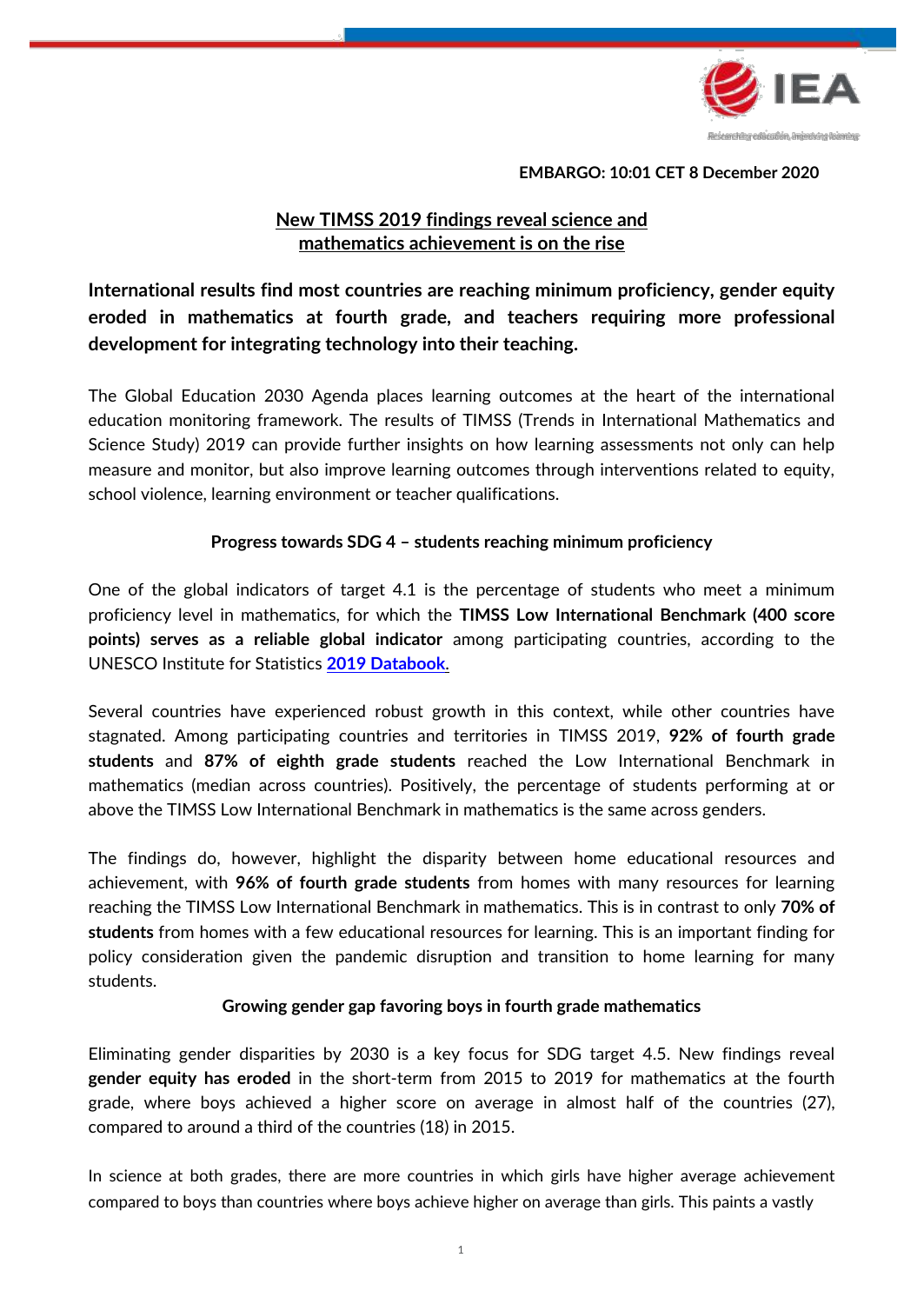different picture to the first TIMSS 1995 findings, in which there were no countries reporting girls performing higher than boys in science.

# **More than just a league table**

The Education 2030 Agenda calls for an integrated approach to learning to **leave no one behind**. TIMSS sheds light on this by providing evidence and allowing for greater disaggregation of data on learning outcomes by gender, socioeconomic status, and language as well as by age, and other variables obtained from the background questionnaires.

In addition to mathematics and science learning assessments, TIMSS gathers extensive information about the **contextual factors at school and home** which are associated with learning and students' achievement. These include details on how the education system is organized to facilitate learning (see more on TIMSS 2019 Encyclopedia in notes to editors, below), students' home environment and supports for learning, school climate and resources, and classroom instruction.

## **Safe learning environments**

For instance, we know from TIMSS 2019 that, on average, **around one third of both fourth and eighth grade students reported experiencing bullying** either 'About Weekly' or 'About Monthly' and these students' achievement was lower than students who reported never or almost never experiencing bullying. Further, TIMSS 2019 showed a higher average achievement was associated with students experiencing little or no bullying.

The importance of a safe environment as a factor determining learning outcomes has been recognized in the Education 2030 Agenda. From the TIMSS 2019 school principal questionnaire, we know that **most students attend schools with hardly any discipline problems** or minor problems and these students had higher achievements than where there are moderate to severe discipline problems.

# **More teacher professional development needed**

The COVID-19 pandemic has led to a level of educational disruption greater than anything seen before, putting an immense pressure on students and teachers to adapt to home schooling programs and remote learning. New TIMSS 2019 results, collected in March to June of 2019 and before any trace of the pandemic, reveals over 70% of students are taught by eighth grade teachers already indicating a **need for more future professional development** towards integrating technology into mathematics and science instruction.

## **Early start has learning benefits**

TIMSS 2019 continued to demonstrate the positive relationship between early childhood education and higher average achievement.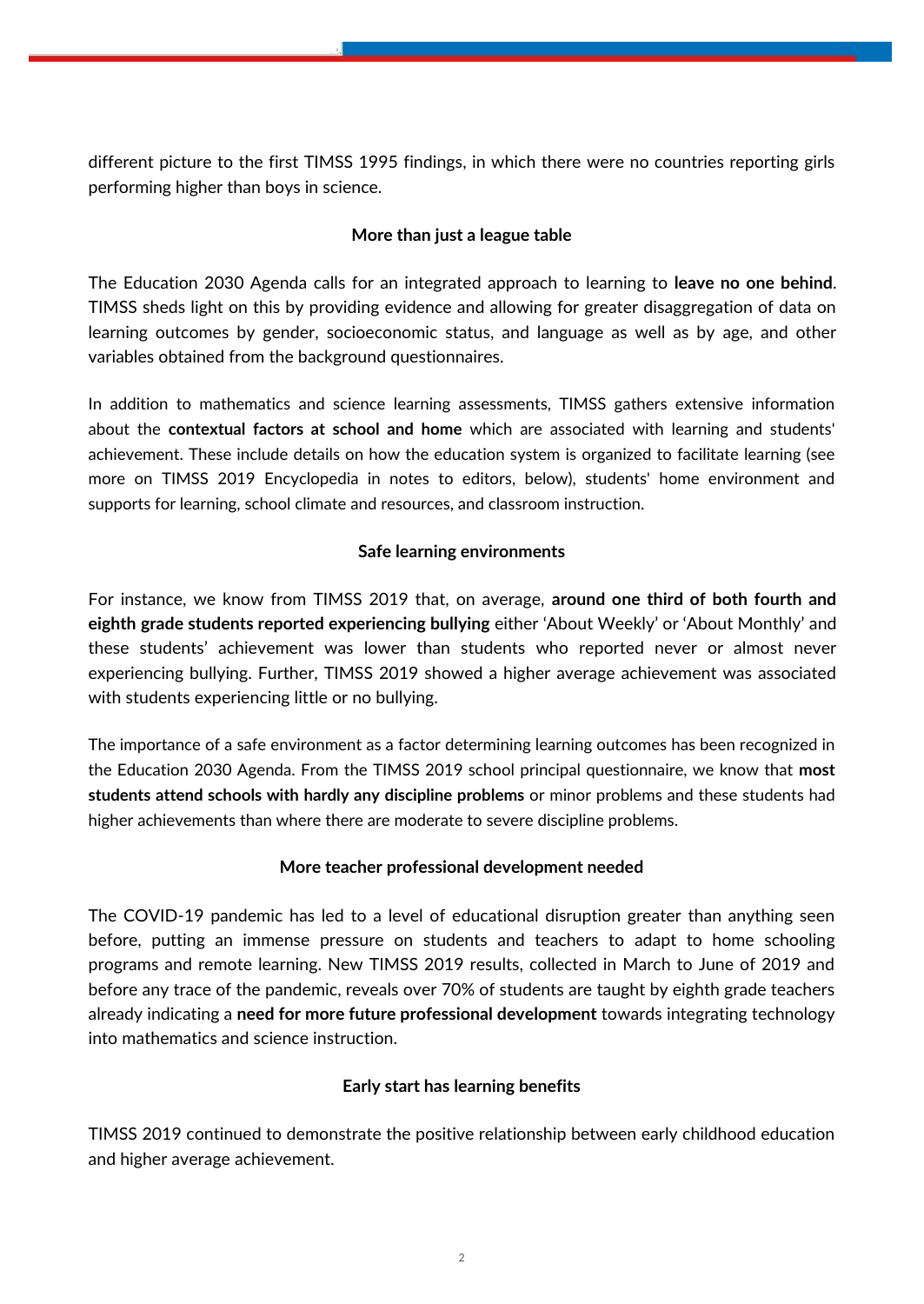At fourth grade, students whose parents often engage them in more frequent literacy and numeracy activities during early childhood had much higher achievement, 60 points higher in mathematics and 86 points higher in science, than students whose parents never or almost never do. The same was the case for students who had more years of preprimary education.

## **Commenting on the results, IEA Executive Director, Dr Dirk Hastedt said:**

"TIMSS is of particular importance in assessing achievements towards the Education 2030 Agenda. Encouragingly, trends in mathematics and science are largely improving in fourth and eighth grades, with the majority of students achieving minimum proficiency. However, there is still a certain percentage not achieving the minimum benchmark standard, and we must not forget the large score gaps that remain in many countries between the top and bottom performing students, which has only been underlined by the COVID-19 pandemic this year."

"An important aspect of TIMSS is the contextual questionnaires that are asked alongside the attainment data, and that cover a wide range of areas from the provision of resources and teaching for science and mathematics, but also the educational background of teachers, demographic information, the level of deprivation or affluence of the area that the school is in, right through to the attitudes of students about the subjects that they're taught, or topics like bullying and school safety."

"This rich contextual information that goes alongside the attainment data allows us to try and link those contextual factors to their impact on performance in school and in those subjects, such as how socio economic disadvantage is associated with achievement. So, TIMSS provides a really rich database, in which to dig into those features and find some really important lessons for both policymakers and practitioners in those subject areas."

"As a father of three girls and having myself a background in mathematics, I am deeply concerned about the growing gender gap in fourth grade mathematics and think it is especially important to continue monitoring this aspect closely!"

# -ENDS-

For more information about this release, early access to the TIMSS 2019 International Report, or to arrange interviews with Dr Hastedt, IEA's Chair, Thierry Rocher or Dr Ina VS Mullis and Dr Michael O Martin, Executive Directors of the TIMSS & PIRLS International Study Center in the Lynch School of Education at Boston College, please contact:

# **Heather Millen**

Media and Outreach Manager +31 (0) 6 12 32 51 82



ational Association for the Evaluation of Educational Achievement Tel. +31 (0) 20 625 36 25 | Fax +31 (0) 20 420 7136 | **[www.iea.nl](http://www.iea.nl/)**

IEA Amsterdam | Keizersgracht 311 | 1016 EE Amsterdam | The Netherlands

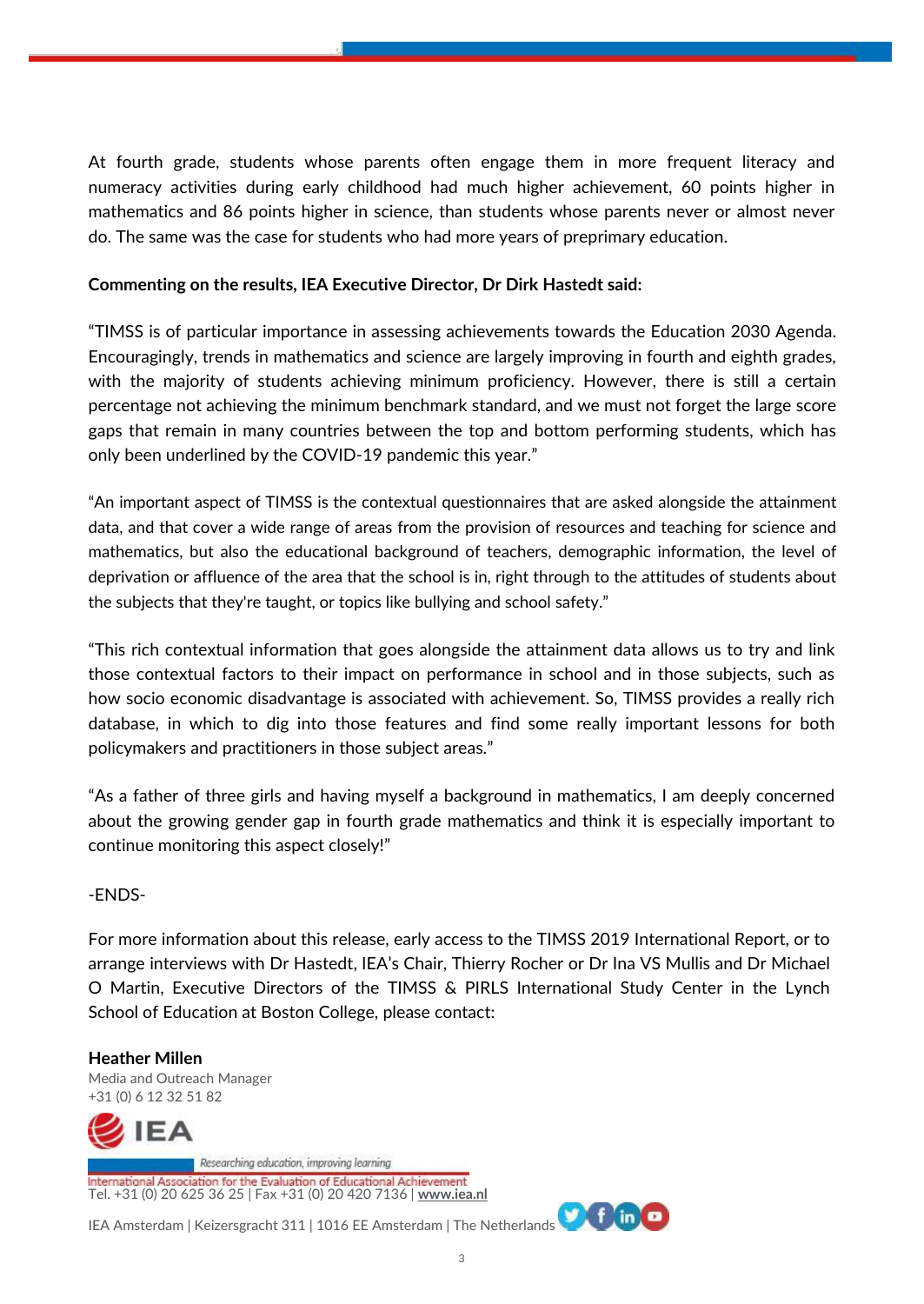## **Notes to Editors**

Please ensure the study is always referred to as IEA TIMSS.

Please use #TIMSS2019 on social media.

#### **Monitoring progress towards SDG 4 using TIMSS**

On the occasion of the launch of these results, IEA and UNESCO are releasing a booklet to increase participants' understanding of TIMSS findings and their relevance for policy-making, the application of learning assessments to measure global education targets, and actions needed to translate the Education 2030 Agenda commitments into national education development efforts.

The 16-page joint report by IEA and UNESCO entitled '*Measuring global education goals: How TIMSS helps'*, explores how the results contribute to the global Sustainable Development Goal 4 and will be released on 8 December 2020.

#### **About the International Association for the Evaluation of Educational Achievement (IEA)**

IEA is an independent, international cooperative of national research institutions, governmental research agencies, scholars, and analysts working to research, understand, and improve education worldwide. It conducts high-quality, large-scale comparative studies of educational achievement and other educational aspects, across the globe in order to provide educators, policymakers, and parents with insights into how students perform.

## **TIMSS International Study Center**

TIMSS is directed by the **[TIMSS & PIRLS International Study Center](http://timss.bc.edu/)** in the Lynch School of Education at Boston College, working in close cooperation with the IEA and the national center of the participating countries. TIMSS and PIRLS (Progress in International Reading Literacy Study), an international assessment of reading, together comprise IEA's core cycle of studies measuring achievement in three fundamental subjects—mathematics, science, and reading.

#### **About TIMSS 2019**

TIMSS 2019 is the seventh assessment cycle of the IEA's TIMSS, and was administered to nationally representative samples of students in the fourth and eighth grades in 64 countries and 8 benchmarking systems. TIMSS has been conducted every four years since 1995, providing 24 years of trends in global student achievement in mathematics and science.

The TIMSS assessments of mathematics and science achievement are based on comprehensive frameworks developed collaboratively with the participating countries and covering a broad range of mathematics and science content and cognitive skills. TIMSS administers questionnaires to students and their teachers, school principals, and parents to collect information about contexts for learning. Taken together, more than 580,000 students participated in TIMSS 2019, with questionnaires completed by about 310,000 parents, 19,000 school principals, and 52,000 teachers. Read more about **[TIMSS 2019](https://www.iea.nl/studies/iea/timss/2019)**.

The **[TIMSS 2019 Encyclopedia](https://timssandpirls.bc.edu/timss2019/)** is a comprehensive compendium of how mathematics and science are taught around the world. It consists of a chapter prepared by each TIMSS 2019 country and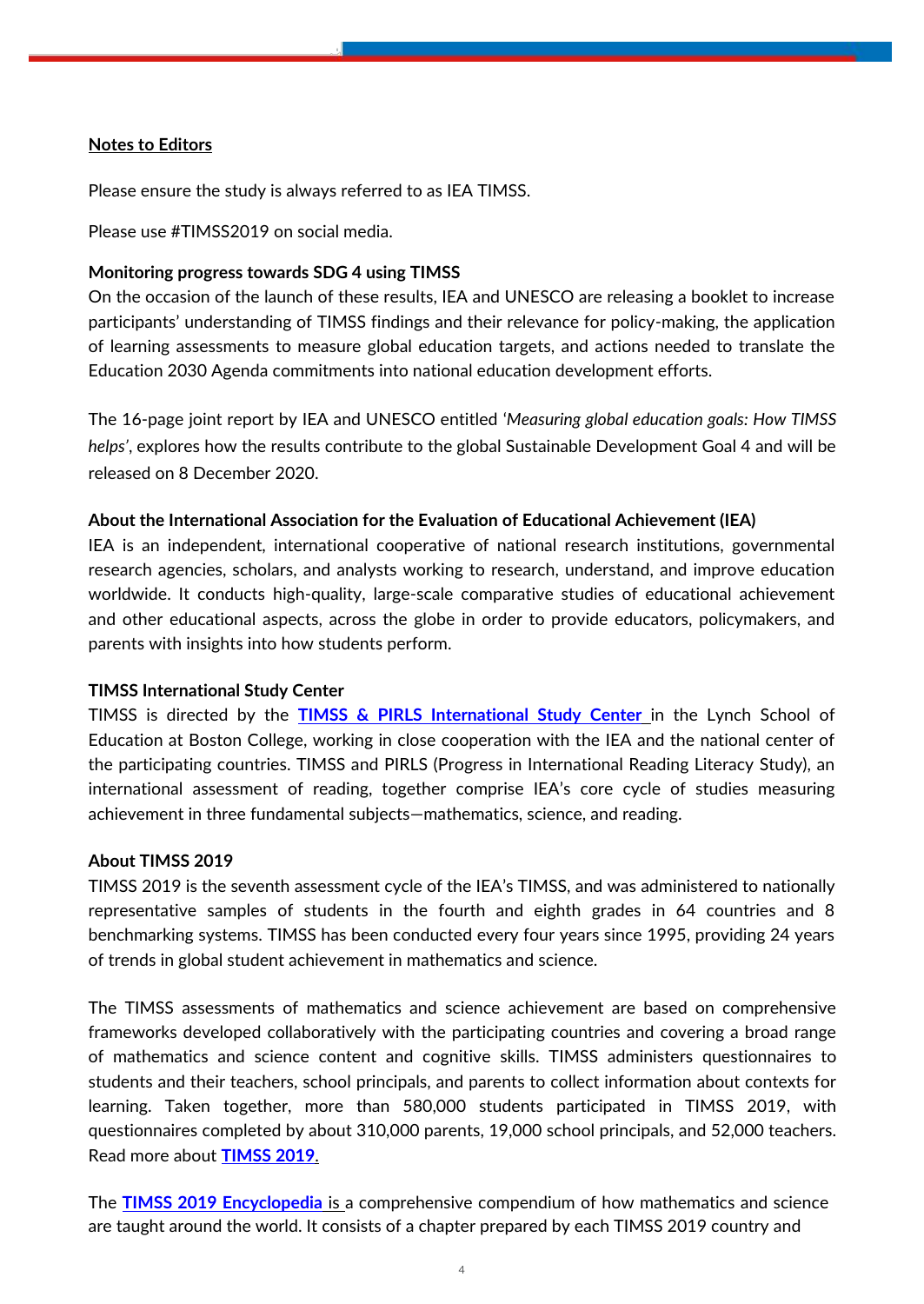benchmarking participant, summarizing key aspects of mathematics and science education, and completed the TIMSS 2019 Curriculum Questionnaire.

## **TIMSS 2019 International Report and Results**

The full TIMSS 2019 International Report provides detailed results from TIMSS 2019 and will be released on 8 December 2020. Further findings from the TIMSS 2019 International Report are outlined below.

## **Mathematics and Science overall achievement (average scale score)**

Singapore was the highest achieving country in mathematics and science at both the fourth and eighth grade, according to the new report from TIMSS 2019. Chinese Taipei, the Republic of Korea, Japan and Hong Kong SAR were also among the highest achieving participants.

Positively, in mathematics, at the fourth and eighth grades, both the long-term (since 1995) and short-term trends (since 2015) show **more improvements than declines in average achievements**. This pattern was similar in science, although at fourth grade in the short-term, there were **as many declines as improvements.**

From 2015 to 2019, the top five countries with the greatest improvement in fourth grade mathematics achievement are Kuwait, United Arab Emirates, Bahrain, Georgia and Armenia. For fourth grade science, the greatest improvers from 2015 to 2019 are Kuwait, Bahrain, Cyprus, Armenia and Morocco. For eighth grade mathematics they are Turkey, Jordan, Bahrain, Saudi Arabia and Egypt. For eighth grade science they are Saudi Arabia, Kuwait, Jordan, Turkey and Bahrain.

Results can be explored further by subject and grade in **[IEA's TIMSS 2019 infographics dashboard.](https://datastudio.google.com/u/0/reporting/4e57826a-fd39-46da-b87e-a36188fac026/page/gYLhB)**

## **Progress towards SDG 4 – students reaching minimum proficiency**

The top five countries and territories with the greatest percentage of fourth grade students reaching the TIMSS 2019 Low International Benchmark in mathematics are Hong Kong SAR, Chinese Taipei, Japan, Republic of Korea and Singapore. At the eighth grade the top five are Japan, Singapore, Chinese Taipei, Republic of Korea and Russian Federation.

Since 2015, there are nine countries with a positive change in the percentage of students reaching minimum proficiency in mathematics at fourth grade. They are Kuwait, Saudi Arabia, Qatar, United Arab Emirates, Bahrain, Georgia, Armenia, Cyprus and Italy.

At eighth grade, ten countries had a positive change in the percentage of students reaching the lowest international benchmark. They are South Africa (\*ninth grade assessment), Saudi Arabia, Egypt, Jordan, Islamic Republic of Iran, Chile, Turkey, Bahrain, Chinese Taipei and Japan.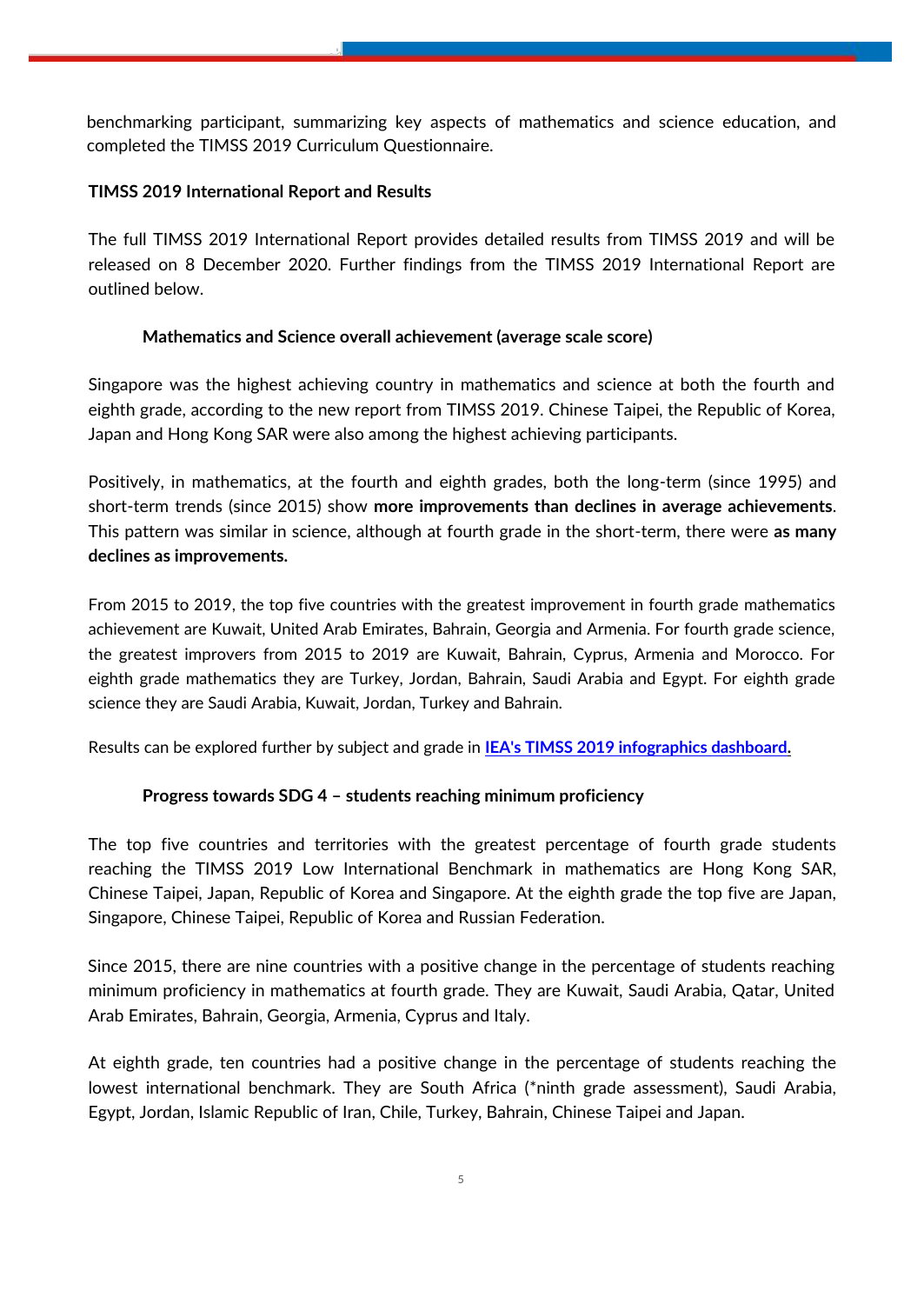## **Girls outperforming boys in science in more countries**

The countries with the biggest difference where fourth grade girls outperformed boys in science are Bahrain, Oman, Saudi Arabia, Kuwait, Pakistan and Philippines. For science at the eighth grade, the largest differences with girls outperforming boys are in Bahrain, Oman, Jordan, Kuwait and Saudi Arabia. For eighth grade mathematics, the largest differences with girls outperforming boys are in Bahrain, Romania, Malaysia, Jordan, Oman, Saudi Arabia and South Africa.

# **One third of students report experiencing bullying**

Around one third of both fourth and eighth grade students reported experiencing bullying either 'About Weekly' or 'About Monthly'. The five countries and territories with the least frequency of bullying reported at fourth grade are Albania, Armenia, Serbia, Kosovo and Montenegro. At the eighth grade they are Japan, Georgia, Chinese Taipei, Republic of Korea and Finland.

# **More teacher professional development needed**

51% of grade 8 students are taught by teachers that reported they had participated in professional development aimed at integrating technology into mathematics instruction in the past two years. The percentages of students with teachers reporting that they participated in this type of professional development were highest in the following countries: Bahrain, United Arab Emirates and Qatar.

# **Early start has learning benefits**

The top five countries and territories with fourth grade students whose parents reported that they often engaged in early literacy and numeracy activities before primary school are Russian Federation, Northern Ireland, Serbia, Malta and Montenegro.

| Country/<br><b>Territory</b> | <b>NRC Name</b>     | <b>Email</b>                | <b>Telephone</b>  |
|------------------------------|---------------------|-----------------------------|-------------------|
| <b>Albania</b>               | Rezana Vrapi        | rezana.vrapi@akp.gov.al     |                   |
| <b>Armenia</b>               | Arsen Baghdasaryan  | angen@arminco.com           | +374 10 57 54 26  |
| <b>Australia</b>             | Sue Thomson         | communications@acer.org     | +61 419 340 058   |
|                              | Ursula Itzlinger-   |                             | +43 662 620 088   |
| Austria                      | <b>Bruneforth</b>   | u.itzlinger@bifie.at        | 501               |
| Azerbaijan                   | NerminaAliyeva      | nermine.aliyeva@edu.gov.az  | +994 12 496 62 75 |
| <b>Bahrain</b>               | Huda Alawadi        | huda_al_awadi@hotmail.com   |                   |
| <b>Belgium</b>               |                     |                             |                   |
| (Flemish)                    | Jerich Faddar       | jerich.faddar@uantwerpen.be |                   |
| <b>Bosnia and</b>            | Zaneta Dzumhur      | zaneta.dzumhur@aposo.gov.ba |                   |
| Herzegovina                  | <b>Branka Popic</b> | branka.popic@aposo.gov.ba   |                   |

# **Contact persons for country specific TIMSS 2019 questions**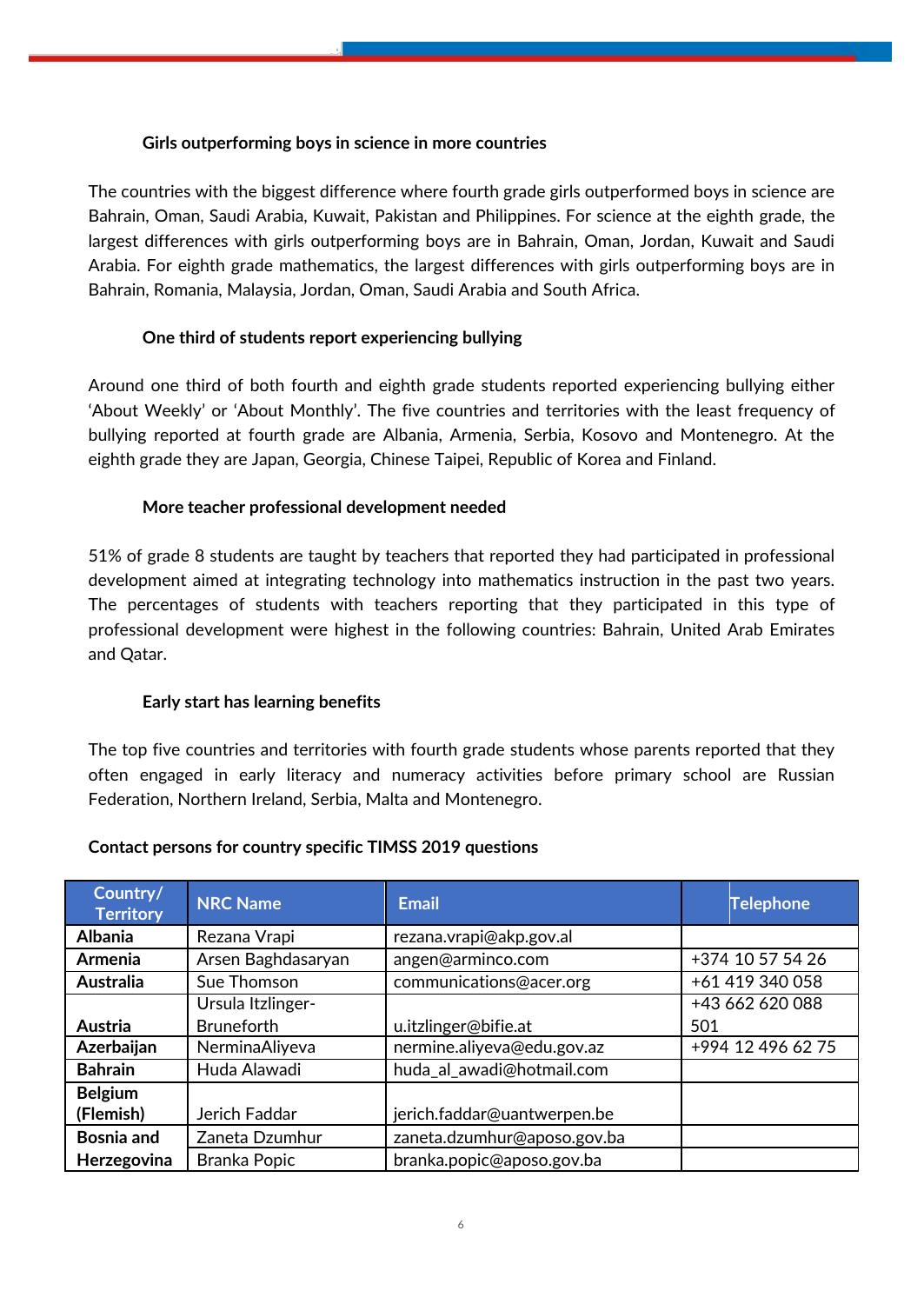|                    | Marina Vasileva                        |                                               |                                     |
|--------------------|----------------------------------------|-----------------------------------------------|-------------------------------------|
| <b>Bulgaria</b>    | Mavrodieva                             | m.mavrodieva@mon.bg                           | +359 2 970 56 57                    |
|                    | Kathryn O'Grady                        | k.ogrady@cmec.ca                              |                                     |
| Canada             | Tanya Scerbina                         | t.scerbina@cmec.ca                            |                                     |
| Canada/            |                                        |                                               |                                     |
| Ontario            | Laurie McNelles                        | laurie.mcnelles@eqao.com                      |                                     |
| Canada/            |                                        |                                               |                                     |
| Quebec             | Latifa Elfassihi                       | Latifa.Elfassihi@education.gouv.qc.ca         | +1 418 781 0451                     |
|                    | Camila Ayala                           | camila.ayala@agenciaeducacion.cl              |                                     |
| <b>Chile</b>       | Victoria Martínez                      | victoria.martinez@agenciaeducacion.cl         |                                     |
| <b>Chinese</b>     | Che-DiJohn Le                          | chedi.lee@ntnu.edu.tw                         | +886 2 7734 6774                    |
| <b>Taipei</b>      | Chun-Yen Chang                         | changcy@ntnu.edu.tw                           | +886 2 2935 4393                    |
|                    | Ines Elezović                          | ines.elezovic@ncvvo.hr                        | 38514501868                         |
| <b>Croatia</b>     | Sandra Antulic                         | sandra.antulic@ncvvo.hr                       |                                     |
| <b>Cyprus</b>      | Yiasemina Karagiorgi                   | karagiorgi.y@cyearn.pi.ac.cy                  | 35722402317                         |
| <b>Czech</b>       |                                        |                                               |                                     |
| <b>Republic</b>    | Vladislav Tomášek                      | vladislav.tomasek@csicr.cz                    |                                     |
|                    | Christian Christrup                    |                                               |                                     |
| <b>Denmark</b>     | Kjeldsen                               | kjeldsen@edu.au.dk                            | +45 5137 0188                       |
|                    | <b>Khaled Mohamed</b>                  |                                               |                                     |
| Egypt              | Sayed                                  | timssegyptgroup@gmail.com                     |                                     |
| <b>England</b>     | Laurence Leong                         | laurence.leong@education.gov.uk               | +44 20 7783 8300                    |
| <b>Finland</b>     | Jouni Vettenranta                      | jouni.vettenranta@jyu.fi                      | +358 40 805 4285                    |
|                    | <b>Franck Salles</b>                   | franck.salles@education.gouv.fr               |                                     |
| <b>France</b>      | Marc Colmant                           | marc.colmant@education.gouv.fr                | +33 1 55 55 77 23                   |
| Georgia            | Tamari Shoshitashvili                  | tamarshoshitashvili1@gmail.com                |                                     |
| Germany            | Knut Schwippert                        | knut.schwippert@uni-hamburg.de                |                                     |
|                    | Maurice Man-Wai                        |                                               |                                     |
| <b>Hong Kong</b>   | Cheng                                  | maurice.cheng@waikato.ac.nz                   |                                     |
| <b>SAR</b>         | Frederick K.S. Leung                   | frederickleung@hku.hk                         |                                     |
| Hungary            | Ildikó Balázsi                         | balazsi.ildiko@oh.gov.hu                      | +36 1 374 2431                      |
| <b>Islamic</b>     |                                        |                                               |                                     |
| <b>Republic of</b> |                                        |                                               |                                     |
| Iran               | Abdol'azim Karimi                      | timss@rie.ir                                  | +98 21 8892 8318<br>+353 1 806 5218 |
| <b>Ireland</b>     | <b>Rachel Perkins</b><br>Aidan Clerkin | rachel.perkins@erc.ie<br>aidan.clerkin@erc.ie | +353 1 806 5219                     |
|                    | Georgette Hilu                         | ghiluiron.rama@education.gov.il               | +972 3 520 5553                     |
|                    |                                        |                                               |                                     |
| <b>Israel</b>      | Inbal Ron-Kaplan                       | iron.rama@education.gov.il                    | +972 3 520 5554                     |
|                    | Elisa Caponera / Laura<br>Palmerio     | pirls-timss@invalsi.it                        | +39 06 94 185 304                   |
| <b>Italy</b>       | Fumi Ginshima                          | ginshima@nier.go.jp                           |                                     |
| Japan              | Khattab M.A.                           |                                               |                                     |
| Jordan             | Abulibdeh                              |                                               |                                     |
| <b>Kazakhstan</b>  | Aigul Baigulova                        | klebdeh@nchrd.gov.jo<br>timss-kz@rambler.ru   |                                     |
| Republic of        |                                        |                                               |                                     |
| <b>Korea</b>       | Kyongah                                | kasang@kice.re.kr                             | +82 2 3704 3629                     |
| Kosovo             | <b>Fatmir Elezi</b>                    | fatmir.elezi@rks-gov.net                      |                                     |
|                    |                                        |                                               |                                     |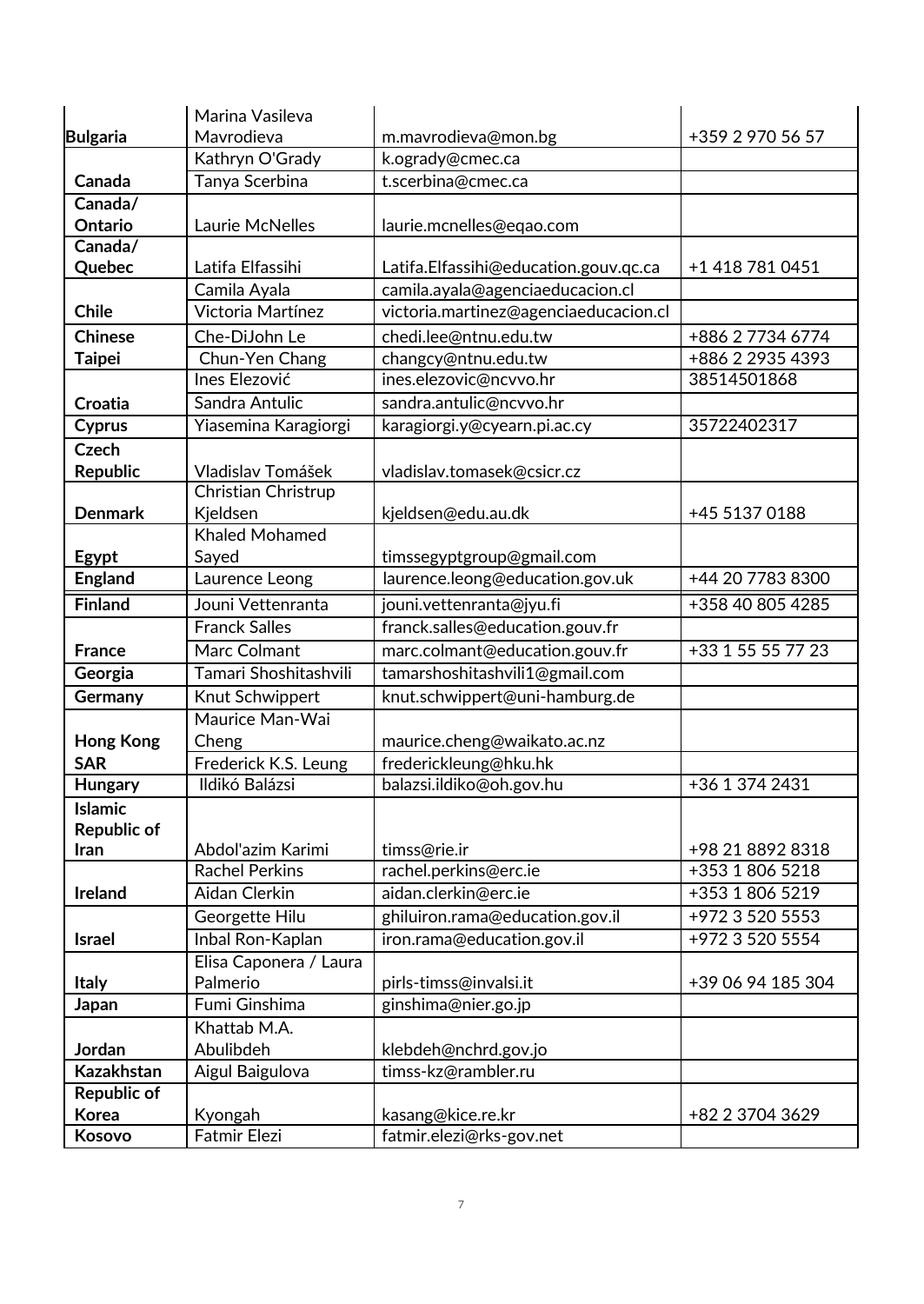| <b>Kuwait</b>      | Ascia Hajiya            | asia_h@nced.edu.kw            |
|--------------------|-------------------------|-------------------------------|
| Latvia             | Linda Mihno             | linda.mihno@lu.lv             |
| Lebanon            | <b>Brenda Ghazale</b>   | bghazale@yahoo.fr             |
| Lithuania          | Asta Buineviciute       | asta.buineviciute@nsa.smm.lt  |
|                    | Dr. Nor Saidatul        |                               |
|                    | Rajeah Zamzam Amin      | saidatul.amin@moe.gov.my      |
| Malaysia           | Rusliza Abdullah        | rusliza.abdullah@moe.gov.my   |
|                    | Gaetano Bugeja          | gaetano.bugeja@ilearn.edu.mt  |
|                    | Louis Scerri            | louis.scerri@gov.mt           |
| Malta              | Karen Grixti            | karen.grixti@ilearn.edu.mt    |
| Montenegro         | Marina Radović          | marina.radovic@iccg.edu.me    |
|                    | <b>Mohammed Sassi</b>   | mohammed.sassi@men.gov.ma     |
|                    | <b>Ahmed Chaibi</b>     | a_chaibi@yahoo.fr             |
| Morocco            | Said Bouderga           | timsspirls2011@gmail.com      |
| <b>Netherlands</b> | Martina Meelissen       | m.r.m.meelissen@utwente.nl    |
| New Zealand        | <b>Steve May</b>        | Steve.May@education.govt.nz   |
| <b>North</b>       | Reshat Ramadani         | resatramadani@dic.edu.mk      |
| Macedonia          | Beti Lameva             | betilameva@dic.edu.mk         |
| <b>Northern</b>    | <b>Bethan Burge</b>     | b.burge@nfer.ac.uk            |
| Ireland            | <b>David Thomas</b>     | d.thomas@nfer.ac.uk           |
| Norway             | Hege Kaarstein          | hege.kaarstein@ils.uio.no     |
|                    | Zuwaina Saleh Al-       |                               |
|                    | Maskari                 | zuwaina@moe.om                |
| Oman               | Ishaq Alslumani         | ishaq.slumani@gmail.com       |
| Pakistan           | <b>Muhammad Shakeel</b> | nrc.timss@gmail.com           |
| <b>Philippines</b> | Nelia V. Benito         | nelia.benito@deped.gov.ph     |
| Poland             | <b>Michał Sitek</b>     | m.sitek@ibe.edu.pl            |
| Portugal           | Anabela Serrão          | anabela.serrao@iave.pt        |
|                    | Asmaa Yousef Al-        |                               |
|                    | Harqan                  | a.alharqan@edu.gov.qa         |
|                    | Khalid Al-Harqan        | khalid.alharkan@edu.gov.qa    |
|                    | Shaikha Al-Ishaq        | shaikha@edu.gov.qa            |
|                    | Noora Al-Hashemi        | noura@edu.gov.qa              |
|                    | Kareema Al-Hamad        | Kareema@edu.gov.qa            |
| Qatar              | <b>Hend Jarrar</b>      | hend@edu.gov.qa               |
| Romania            | Dragos Iliescu          | dragos.iliescu@fpse.unibuc.ro |
| <b>Russian</b>     | Galina Kovaleva         | galina_kovaleva_rao@mail.ru   |
| <b>Federation</b>  | SergeyStanchenko        | stanch@yandex.ru              |
| <b>Russian</b>     |                         |                               |
| Federation/        |                         |                               |
| <b>Moscow City</b> | Elena Zozulya           | zozulya@mcko.ru               |
| Saudi Arabia       | Abdullah Aljouiee       | a.jouiee@etec.gov.sa          |
|                    | Ivana Djeric            | ivana.brestiv@gmail.com       |
| <b>Serbia</b>      | Nikoleta Gutvajn        | gutvajnnikoleta@gmail.com     |
|                    | Chew Leng Poon          | Poon_Chew_Leng@moe.gov.sg     |
| <b>Singapore</b>   | Hui Leng Ng             | ng_hui_leng@moe.gov.sg        |